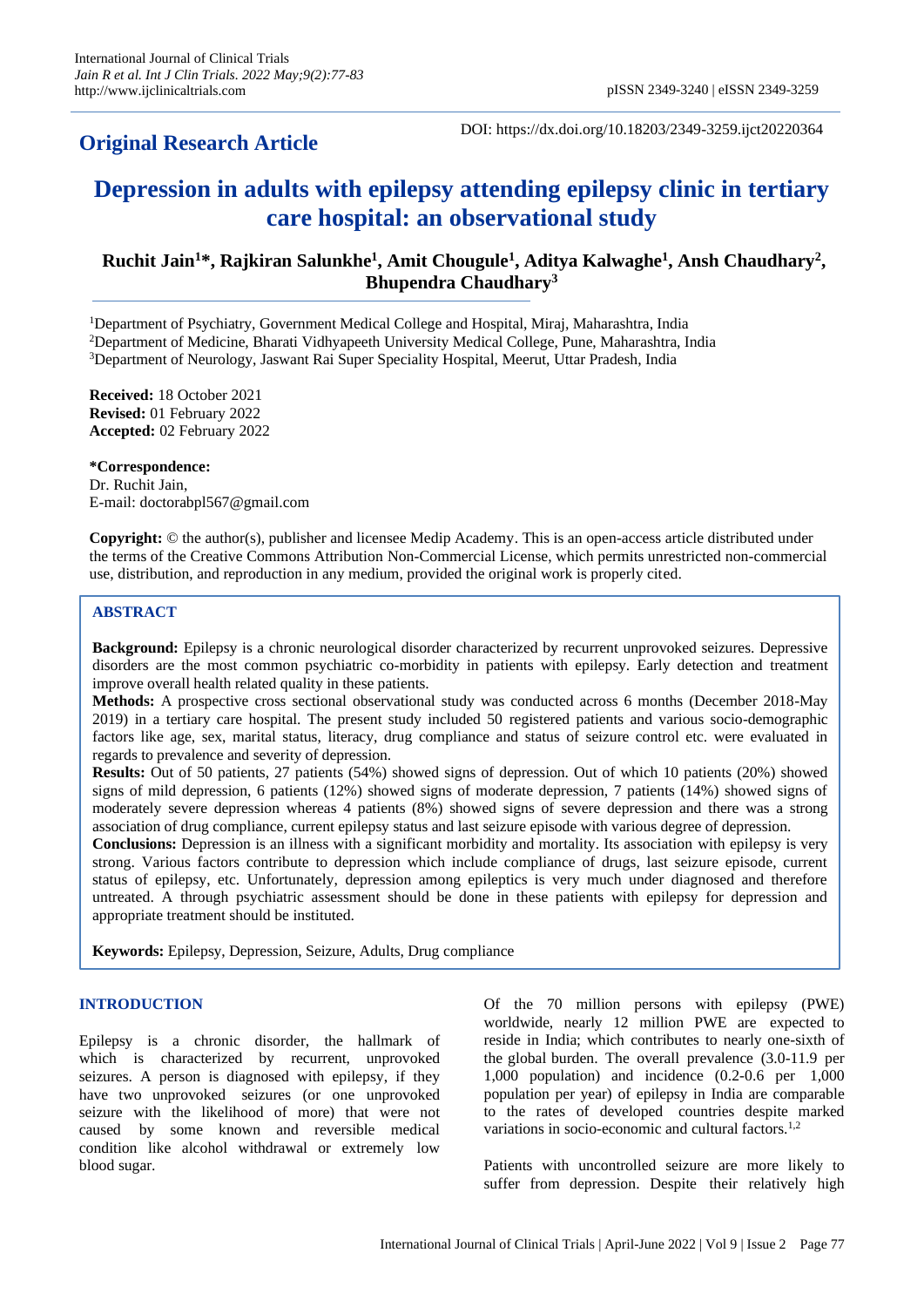prevalence, depressive disorders remain unrecognized and untreated in a large proportion of patients.<sup>3</sup>

Depression can directly increase seizure frequency through the mechanism of sleep deprivation; failure to recognize depression or inadequate treatment can lead to suicide. Depression also often worsens concordance with antiepileptic medication. Epilepsy clinics often fail to diagnose depression in their patients and, even when they do, many remain inadequately treated.<sup>4</sup>

Under recognition and under treatment of major depression in epilepsy is a recognized problem of considerable magnitude, documented in both adults and children /adolescents treated in tertiary care settings as well as in community-based settings. The importance of detection and adequate treatment of depression is underscored by the fact that suicide has one of the highest standardized mortality rates of all causes of death among persons with epilepsy. In addition, depression in epilepsy is associated with increased health care utilization and is a powerful correlate of overall health related quality of life, explaining more variance in quality of life than many epilepsy-related factors including seizure frequency.5,6

A prospective cross sectional observational study was conducted from December 2018-May 2019 in the department of medicine and psychiatry at government medical college and hospital, Miraj, Maharashtra. In this study 50 registered epileptic patients were studied who were regularly attending the clinic. Various sociodemographic factors like age, sex, marital status, literacy, socio-economic status, onset of epilepsy, family history of epilepsy, drug compliance and status of seizure control etc. were studied in relation to prevalence and severity of depression.

## *Statistical methods and tool used*

All patients who were willing to participate were recruited and a written informed consent was taken. Sociodemographic and clinical details were recoded using a specifically designed proforma. Institutional ethical committee clearance was taken before initiating the study. The patient health questionnaire (PHQ) is used as a screening and diagnostic tool for assessment of depression in the present study. A nine-item version (PHQ-9) was used for screening, diagnosing, monitoring and measuring the severity of depression. The PHQ-9 incorporates DSMIV depression diagnostic criteria with other leading major depressive symptoms into a brief self-report tool. The following inclusion and exclusion criteria as were included:

#### *Inclusion criteria*

All patients diagnosed with epilepsy attending the epilepsy OPD, all patients above 18 years of age, patients willing to give informed consent for the study, patients able to comprehend the questionnaire, patient educated above 7<sup>th</sup> standard were included in the study.

# *Exclusion criteria*

Patients with diagnosed psychiatric disorders, patients with medical comorbidities, patients not willing to give informed consent for the study, patients not able to comprehend the questionnaire and patients with no formal education were excluded from the study.

# *Aims and objectives*

The aim of the study was to investigate relationship between depression and epilepsy in patients in a tertiary care hospital.

The objective of the study was to study depression in patient with epilepsy attending epilepsy, to study prevalence and severity of depression in epileptics and to study relationship between socio-demographic variables, depression and epilepsy.

# **RESULTS**

# *Demographic details*

# *Age, sex and marital status*

In this study out of 50 registered patients 32 were males (with a mean age of 41.22 years) and standard deviation is 16.366 years and 18 were females (with a mean age is 39.17 years) and standard deviation is 14.386 years. Amongst these 50 patients, 18 patients (36%) were single, 26 patients (52%) were married, 2 patients (4%) were widows and 4 patients (8%) were separated.

# *Family history and onset of epilepsy*

Out of 50 patients, 4 patients (8%) had a positive family history of epilepsy and remaining 46 patients (92%) didn't have any family history. The 30 patients (60%) had onset after 18 years of age, whereas 20 patients (40%) had onset before 18 years of age.

# *Compliance of antiepileptic drugs and current status of seizure*

Out of 50 patients, about 42 patients (84%) had good compliance and had taken drugs regularly and remaining 8 patients (16%) had poor compliance and had missed their drugs. About 35 patients (70%) were seizure free whereas remaining 15 patients (30%) still had uncontrolled seizure episodes.

#### *Last seizure episode*

The 13 patients (26%) had a last seizure episode within a month, other 15 patients (30%) had their last episode within a period of 1M-1Y whereas remaining 22 patients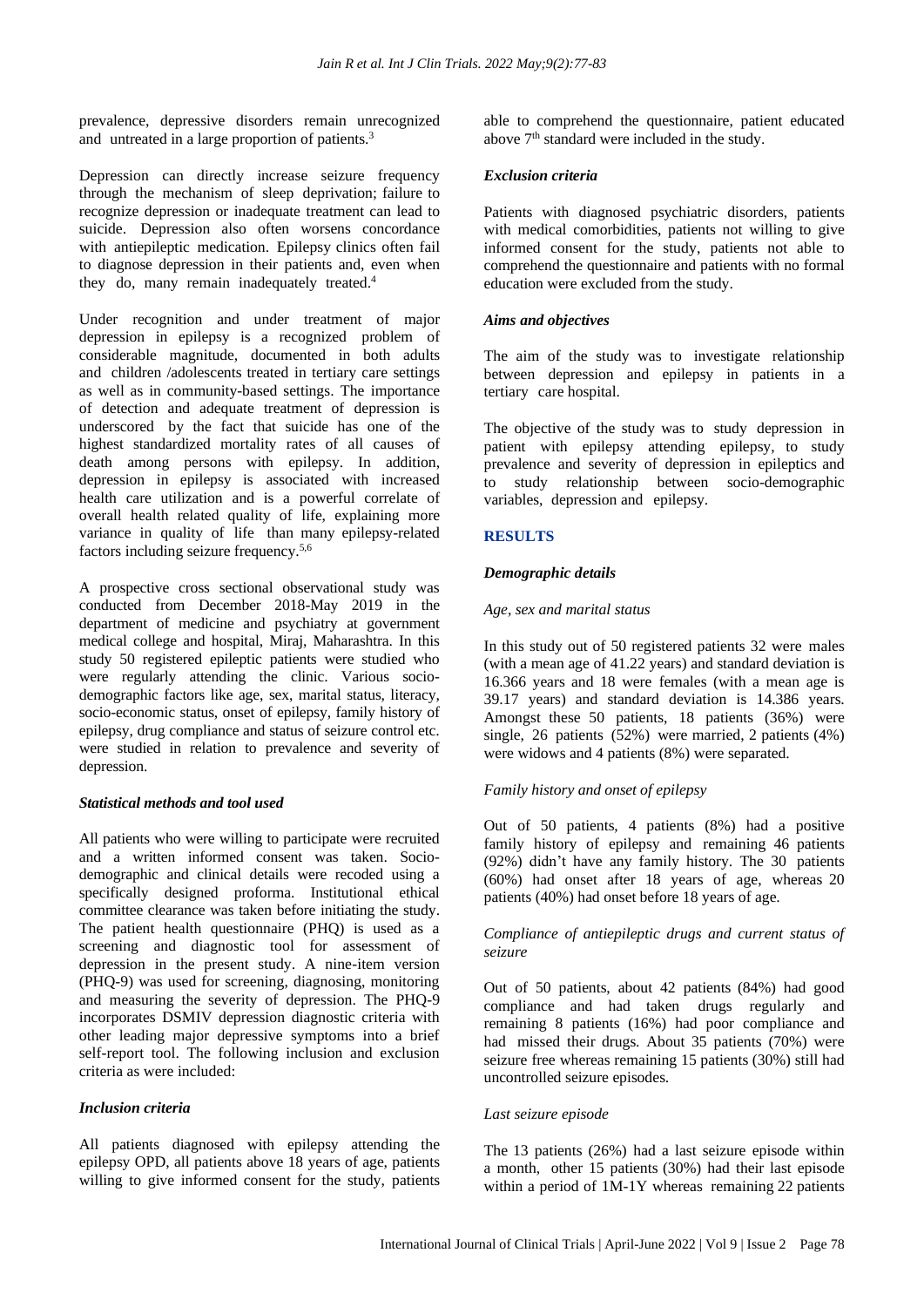(44%) had last seizure episode more than one year.

#### *Severity of depression*

Out of 50 patients, 27 patients showed various degree of depression. 10 patients (6 males and 4 females) had mild depression, 6 patients (4 males and 6 females) suffered from moderate depression, and 7 patients (5 males and 2 females) suffered from moderately severe depression whereas 4 patients (1 male and 3 female) suffered from severe depression.

# *Relations between various factors and severity of depression*

#### *Sex and severity of depression*

Out of total male patients, 6 patients shows the symptoms of mild depression, and 1 patient show sign of severe depression. While among female patients, 4 patient shows signs of mild depression, and 3 patients showed sign of severe depression.



**Figure 1: Sex and severity of depression.**

#### *Literacy versus severity of depression*

Amongst total illiterate patients, 1 patient shows the symptoms of mild depression and none show sign of severe depression and those had their primary and secondary education (i.e., up to  $10<sup>th</sup>$  standard), 9 patient shows signs of mild depression, 3 patients showed sign of severe depression. On the other hands patients with higher education  $(>10<sup>th</sup> standard)$ , no patient shows the symptoms of mild depression and only 1 patient show sign of severe depression.



**Figure 2: Literacy versus severity of depression.** E  $\mathbf{r}$ 

#### *Employment status versus severity of depression*

Amongst employed patients, 6 shows the symptoms of E mild depression, 1 patient show sign of severe depression while among unemployed, 4 patient shows E signs of mild depression, 3 patients showed sign of severe depression.



# **Figure 3: Employment status versus severity of depression.**

#### *Socio-economic status vs severity of depression*

Out of total patients those who belonged to lower socio-economic status, 9 patients show the symptoms of mild depression, 4 patients show sign of severe depression while those who belonged to middle socioeconomic status, 1 patient shows signs of mild depression, no patient showed sign of severe depression.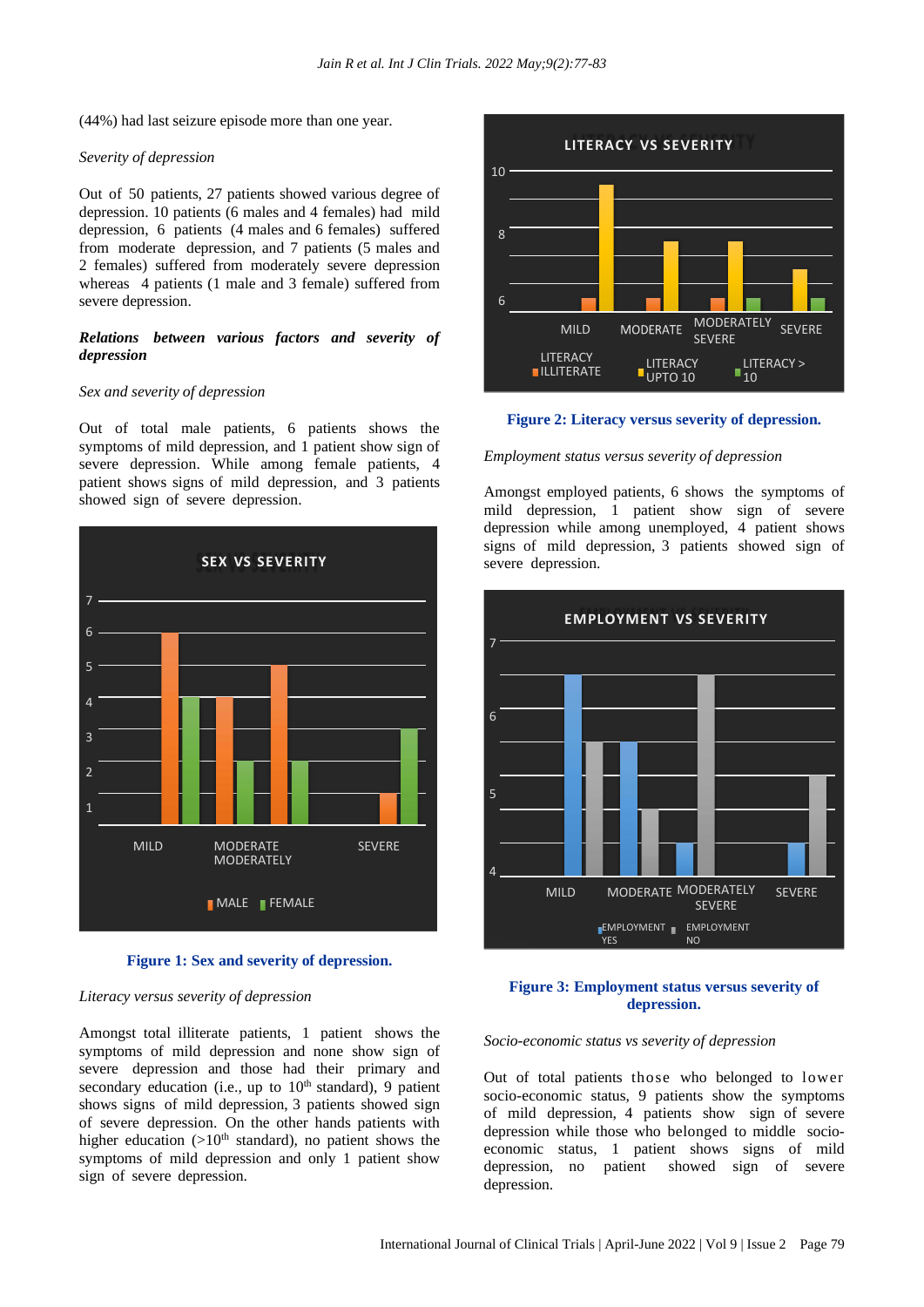

# **Figure 4: Socio-economic status versus severity of depression.**

#### *Marital status versus severity of depression*

Six patients who were single, showed the symptoms of mild depression, 1 patient showed sign of severe depression while amongst married, 3 patient showed signs of mild depression, 3 patients showed sign of severe depression. In the widow only 1 patient showed the symptoms of mild depression and amongst those who were separated only 1 patient showed signs of moderately severely depression.



# **Figure 5: Marital status versus severity of depression.**

# *Family history versus severity of depression*

Patients with positive family history of depression, 1 patient in each group showed signs of mild, moderate and moderately severe depression but none showed signs of severe depression. Those with negative family history of depression, 9 patients showed signs of mild depression, 4 patients showed sign of severe depression.



#### **Figure 6: Family history versus severity of depression.**

# *Onset of epilepsy vs severity of depression*

In the group with onset of epilepsy after the age of 18 years, 4 patients showed the symptoms of mild depression, 4 patients showed sign of severe depression and in group with onset of epilepsy before the age of 18 years, 6 patients showed signs of mild depression while none showed sign of severe depression.



#### **Figure 7: Onset of epilepsy versus severity of depression.**

#### *Compliance versus severity of depression*

Out of all patients those with good compliance of antiepileptic drugs, 9 patients showed the symptoms of mild depression, 2 patients showed sign of severe depression while those with poor drug compliance, 1 patient showed signs of mild depression and 2 patients showed sign of severe depression.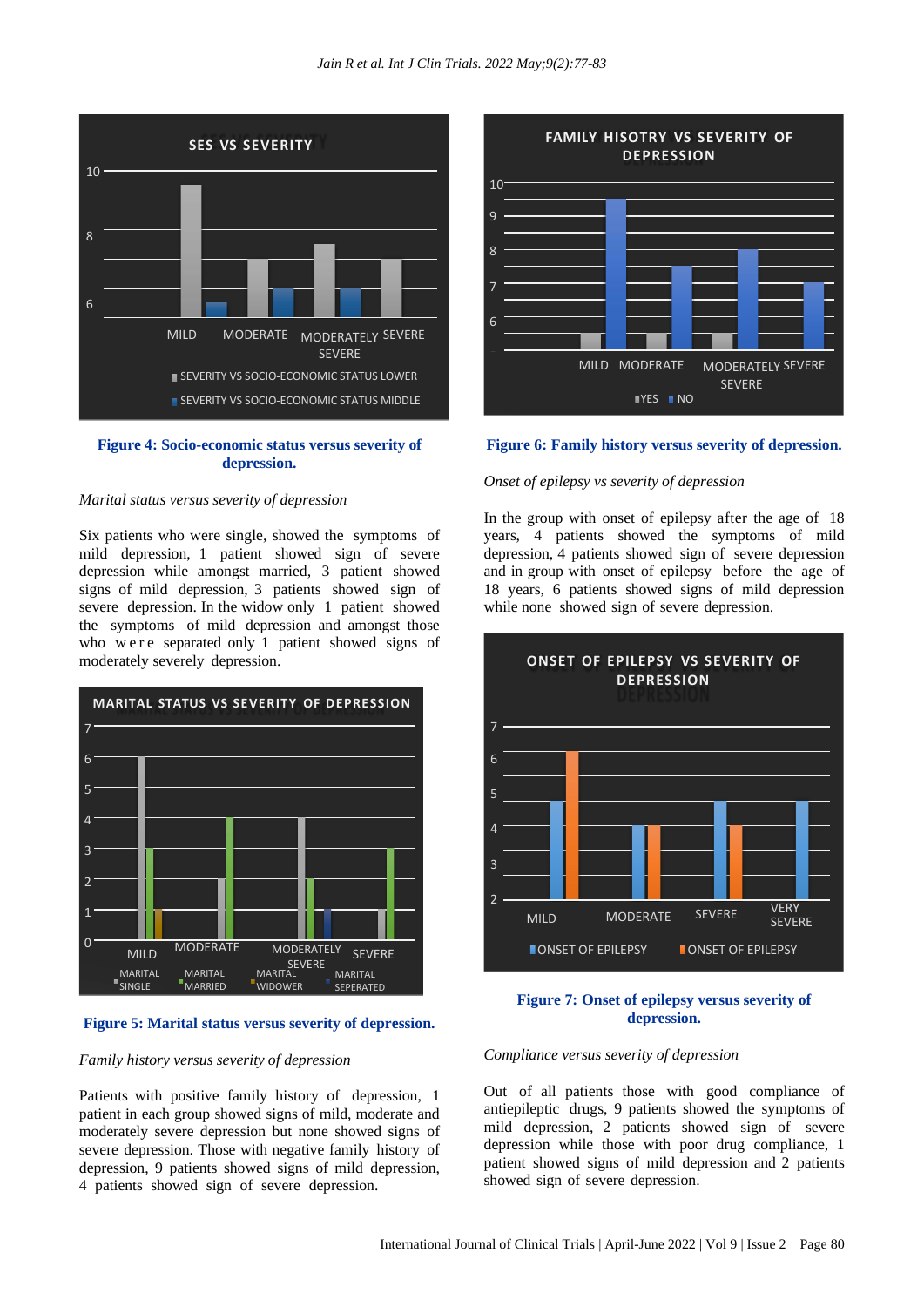

# **Figure 8: Compliance versus severity of depression.**

# *Current status versus severity of depression*

Out of all patients who had seizure free status, 6 patients showed the symptoms of mild depression, no patient showed sign of severe depression. But in group with uncontrolled seizure condition, 4 patient showed signs of mild depression, 4 patients showed sign of severe depression.



# **Figure 9: Current status versus severity of depression.**

# *Last episode of seizure*

Out of total patients who visited Epilepsy OPD with last episode of seizure within a period of 1 month, 3 patients showed the symptoms of mild depression, 4 patients showed sign of severe depression. Out of all patients who visited epilepsy OPD with last episode of seizure within a period of 1 month to 1 year, 6 patients showed signs of mild depression, no patient showed sign of severe depression. Out of total patients who visited Epilepsy OPD with last episode of seizure more than a year, 1 patient showed the symptoms of mild depression, no patients showed sign of severe depression.



#### **Figure 10: Last episode of seizure.**

#### **DISCUSSION**

The aim of this study was to assess the prevalence and associated factors of depression among people with epilepsy at the epilepsy clinic at a tertiary care teaching hospital in Maharashtra. Out of 50 patients, around 27 patients (54%) showed signs of depression. Thus, 54% was the prevalence of depression in this study. Out of which 10 patients (20%) showed signs of mild depression, 6 patients (12%) showed signs of moderate depression, 7 patients (14%) showed signs of moderately severe depression whereas 4 patients (8%) showed signs of severe depression.

The prevalence of depression was slightly more in our study as compared to previous studies done in Poland (49.2%), Mexico (42.7%), Nigeria (45%) and Ethiopia  $(49.3\%)$ .<sup>7</sup> This variation may be due to using different diagnostic criteria or different rating scales in diagnosing depression and recruiting epileptic patients with different seizure types, variable frequency and severity, and with different antiepileptic medications.

But results were approximately similar to studies carried out in Iraq  $(51.6%)$  and Pakistan  $(60%).$ <sup>8</sup> The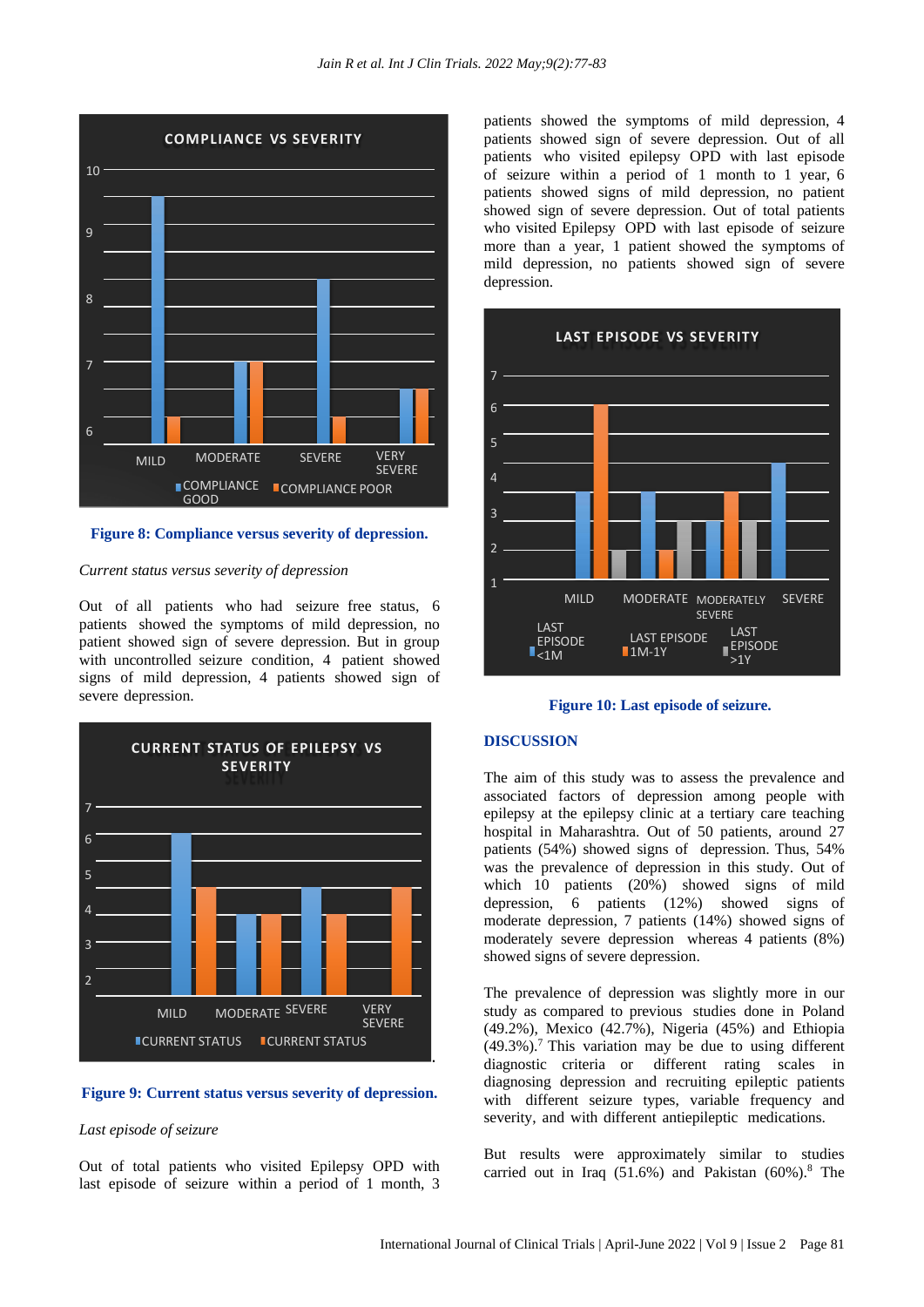results of this study confirm the studies done elsewhere as depression is a common co-morbid psychiatric disorder among epileptic patients.

We compared various socio-demographic details with the severity of depression. We did not find any association between sex, marital status, literacy, employment status, socio-economic status, family history and onset of epilepsy with depression. This can be due to multiple factors like reporting bias, inadequate sample size thus decreasing the power of the study. Previous studies have found higher prevalence of depression in males as compared to females. Also, few previous studies have shown that depression is more common in illiterate subjects as compared to literate subjects. This difference can be explained by the fact that Illiterate subjects were excluded in our study as PHQ-9 is a self-report tool. $9,10$ 

Our study highlighted that that around half (55%) of the depressed patients are in between age group of 30 to 50. This can be explained on the basis of social and financial impact of epilepsy in this most productive age group.

The prevalence of depression was more among subjects with poor compliance to anti-epileptic drugs and this difference was significant. Depression can result from the use of multiple anti-epileptic drugs, or it can occur due to discontinuation of anti-epileptic drugs which were masking depression due to their mood stabilizing properties.<sup>11</sup>

Also, subjects having uncontrolled seizures even on anti-epileptic drugs and who had last seizure within one month of the interview had significantly higher prevalence of depression. These findings were similar to previous study conducted in the UK. Studies have shown a bidirectional interaction between epilepsy and depression with up to 60% of epileptic patients develop depression and depression also increase risk of epilepsy up to 3-7-fold. <sup>12</sup> Many studies on epilepsy shows that reduced levels of serotonin, nor-epinephrine, dopamine and GABA lead to the kindling phenomenon of seizure foci, worsen seizure frequency and severity. These effects are reversed or blocked by anti-depressive drugs. Reduced activity of these neurotransmitters is a vital pathogenic mechanism of depressive disorders. Thus, depressive disorders and epilepsy may share common pathogenic mechanisms that facilitate occurrence of one in presence of other.<sup>13</sup>

#### *Limitations*

This study has some important limitations that should be kept in mind when interpreting the results. As it is a cross-sectional study design it does not confirm definitive cause and effect relationship. Also, there is overlapping of the symptoms between depression and epilepsy. Furthermore, the adverse effects of antiepileptic drugs overlap with symptoms of depression. Many aspects related to epilepsy like onset and depression, family history might have recalled bias.

# **CONCLUSION**

Depression is an illness with a significant morbidity and mortality. Its association with epilepsy is very strong. Various factors contribute to depression which include compliance of drugs, last seizure episode, current status of epilepsy, etc. Unfortunately, depression among epileptics is very much under diagnosed and therefore, untreated. A psychiatrist should evaluate the patient with epilepsy for depression and appropriate treatment should be started.

*Funding: No funding sources Conflict of interest: None declared Ethical approval: The study was approved by the Institutional Ethics Committee*

# **REFERENCES**

- 1. Amudhan S, Gururaj GK, Satishchandra P. Epilepsy in India I: Epidemiology and public health. Ann Indian Acad Neurol. 2015;18(3):263-77.
- 2. Bharucha NE. Epidemiology of epilepsy in India. Epilepsia. 2003;44(1):9-11.
- 3. Jackson MJ, Turkington D. Depression and anxiety in epilepsy. J Neurol Neurosurg Psych. 2005;76(I):i45-7.
- 4. Hermann BP, Seidenberg M, Bell B. Psychiatric comorbidity in chronic epilepsy: Identification, consequences, and treatment of major depression. Epilepsia. 2000;41(2):S31-41.
- 5. Johnson EK, Jones JE, Seidenberg M. The relative impact of anxiety, depression, and clinical seizure features on health-related quality of life in epilepsy. Epilepsia. 2004;45:544-50.
- 6. Gilliam F. Optimizing health outcomes in active epilepsy. Neurology. 2002;58(8-5):S9-20.
- 7. Reddy PV. Prevalence of depression among epileptic patients. Indian J Appl Res. 2012;4(1):424-7.
- 8. Yousafzai AR, Yousafzai AW, Taj R. Frequency of depression in epilepsy: a hospital-based study. J Ayub Med Coll Abbottabad. 2009;21(2):73-5.
- 9. Ogunrin OA, Obiabo YO. Depressive symptoms in patients with epilepsy:analysis of self-rating and physician's assessment. Neurol India. 2010;58(4):565-70.
- 10. Zahiroddin AR, Shafiee Kandjani AR, Ghoreishi F. Depression rate among18–40-year-old patients suffering from generalized tonic- clonic epilepsy referred to Neurology Clinics in an Iranian Hospital. Neurosciences (Riyadh). 2008;13(1):86-7.
- 11. Kanner AM, Nieto JC. Depressive disorders in epilepsy. Neurology. 1999;53(5):526-32.
- 12. Grabowska-Grzyb A, Jędrzejczak J, Nagańska E, Fiszer U. Risk factors for depression in patients with epilepsy. Epilepsy Behav. 2006;8(2):411-7.